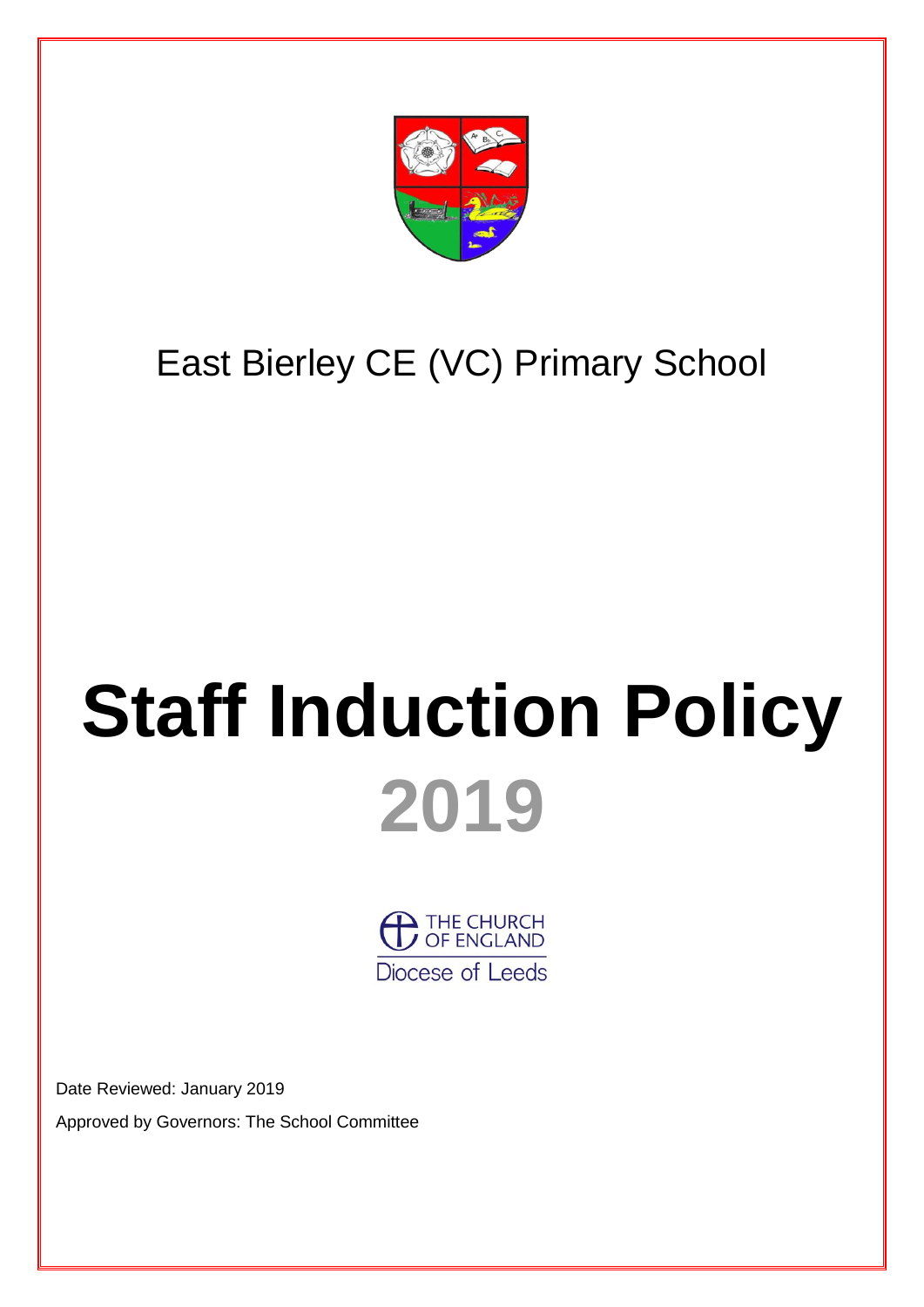

Always Giving; Always Here

The decision to portray it on a dove is to symbolise the hope that is behind all we do, all we are and how we live our lives

Friendship, Trust, Courage, Respect, Forgiveness

This policy applies to all new school staff who will receive an induction programme which will include appropriate information, training, observation, and mentoring.

The first weeks and months are vital to the success of any appointment. The arrangements made for introducing a new member of staff to the duties of the post, and to the school as a whole, provide the foundation for successful contribution to the school. The induction process is designed to help new staff become familiar with the requirements of their position and learn about the school culture, ethos, priorities aims and working practices effectively and efficiently so that they become knowledgeable and confident as quickly as possible.

The induction process may be linked to NQT Induction requirements and probationary periods for support staff, as appropriate.

The induction process should:

- Provide information and training on the school's policies and procedures
- Provide Child Protection information including outlining responsibilities
- Enable the staff member to contribute to improving and developing the overall effectiveness of the school, raising pupil achievement, and meeting the needs of pupils, parents and the wider community
- Contribute to the colleague's sense of job satisfaction and personal achievement
- Explain the school's Code of Conduct to ensure that all staff new to the school understand what is expected of them at the school and gain support to achieve those expectation
- Identify and address any specific training needs

The induction process may include:

- A meeting with the Headteacher or senior member of staff
- Signposting to the list of essential policies on the website signing that these have been read
- Receiving copies of essential documents relating to role
- Explanation of help and support available
- Details of other relevant individuals with responsibility for induction e.g. the IT technician to offer logins etc, the designated mentor or supervisor

The Headteacher is responsible for the overall management and organisation of induction of new teacher employees

The School Business Manager is responsible for the overall management and induction of admin staff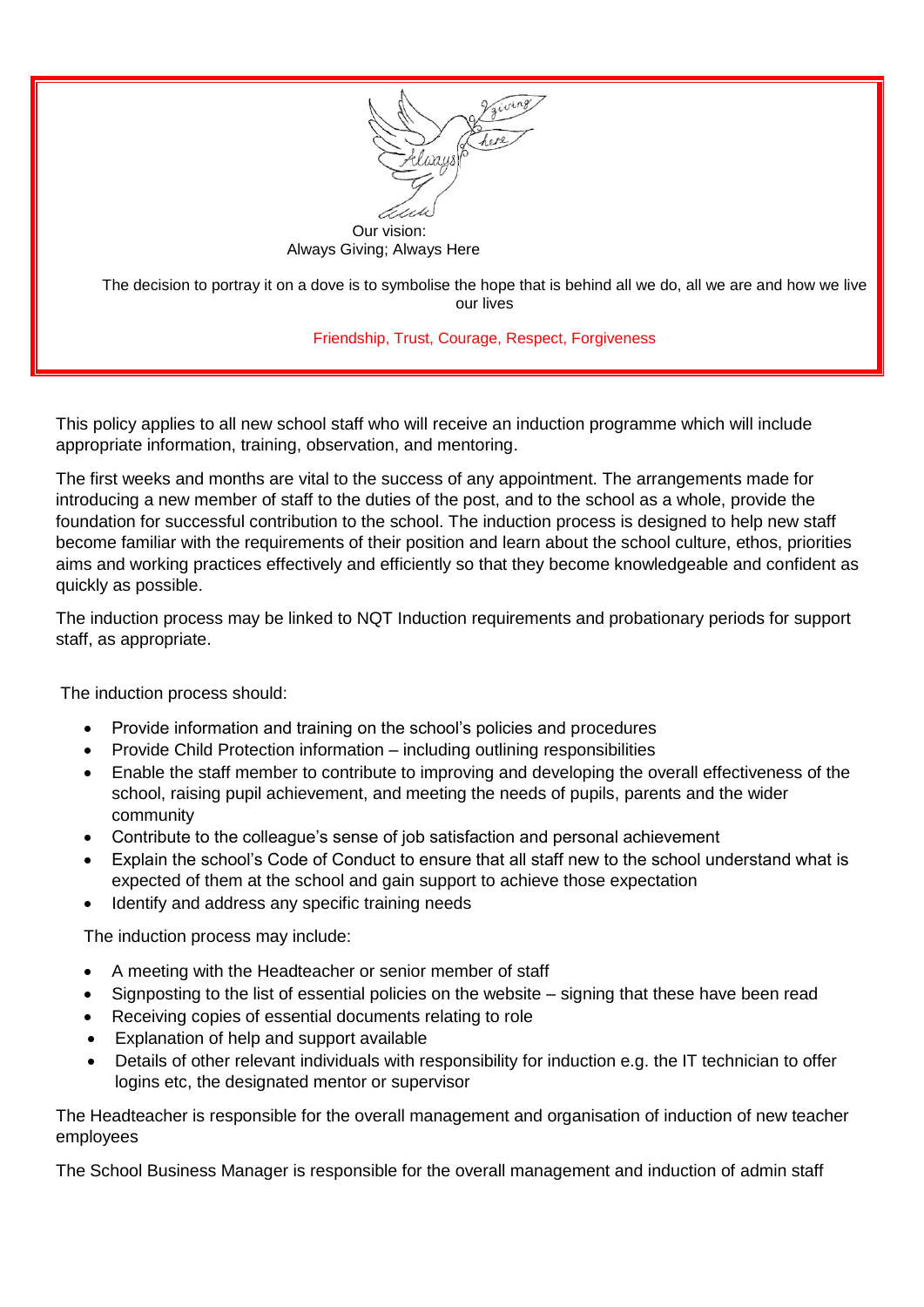The Assistant Headteachers are responsible for the overall management and organisation of induction of new support staff

### **The person responsible for induction should:**

- Ensure that a new member of staff is made welcome
- Ensure that immediate needs are identified before taking up the position where possible
- Provide, if appropriate, a tour of the school and information about facilities, answering questions and giving practical advice
- Introduce key personnel
- Ensure that an Induction Programme is provided, delivered and evaluated.

They should ensure that an induction is provided personally, or by the line manager or mentor, or another person with delegated responsibility and is tailored to each individual. All new staff will be given appropriate induction advice, training over a period of time and as necessary. Areas which should be considered are set out below. These are not intended to be exhaustive and careful consideration should be given in relation to each post and the experience of the post holder.

- Safeguarding children and child protection information
- Health and safety procedures
- Fire and emergency procedures
- First aid
- Code of Conduct
- Staff Handbook,
- School Website
- Policy documents
- Assessment advice, recording, reporting, resources and procedures
- Information on whole school and year group data, including SEN
- School administrative systems and procedures (for admin staff)
- details of help and support available
- designated mentor or supervisor

#### T**he new member of staff should:**

- Build on strengths, skills, understanding and knowledge
- Keep records to support their professional development
- Attend relevant courses

## **East Bierley CE (VC) Primary School**

#### **New Staff Induction Checklist**

|                                                                   | <b>Date</b> | <b>Comments</b> |
|-------------------------------------------------------------------|-------------|-----------------|
| Welcome and introduction                                          |             |                 |
| Inform all staff of arrival of new employee and role<br>➤         |             |                 |
| > Allocate Team Leader/Line Manager                               |             |                 |
| $\triangleright$ Distribute induction programme to relevant staff |             |                 |
| Welcome new employee and introduce to staff<br>⋗                  |             |                 |
| Give important diary dates/school calendar                        |             |                 |